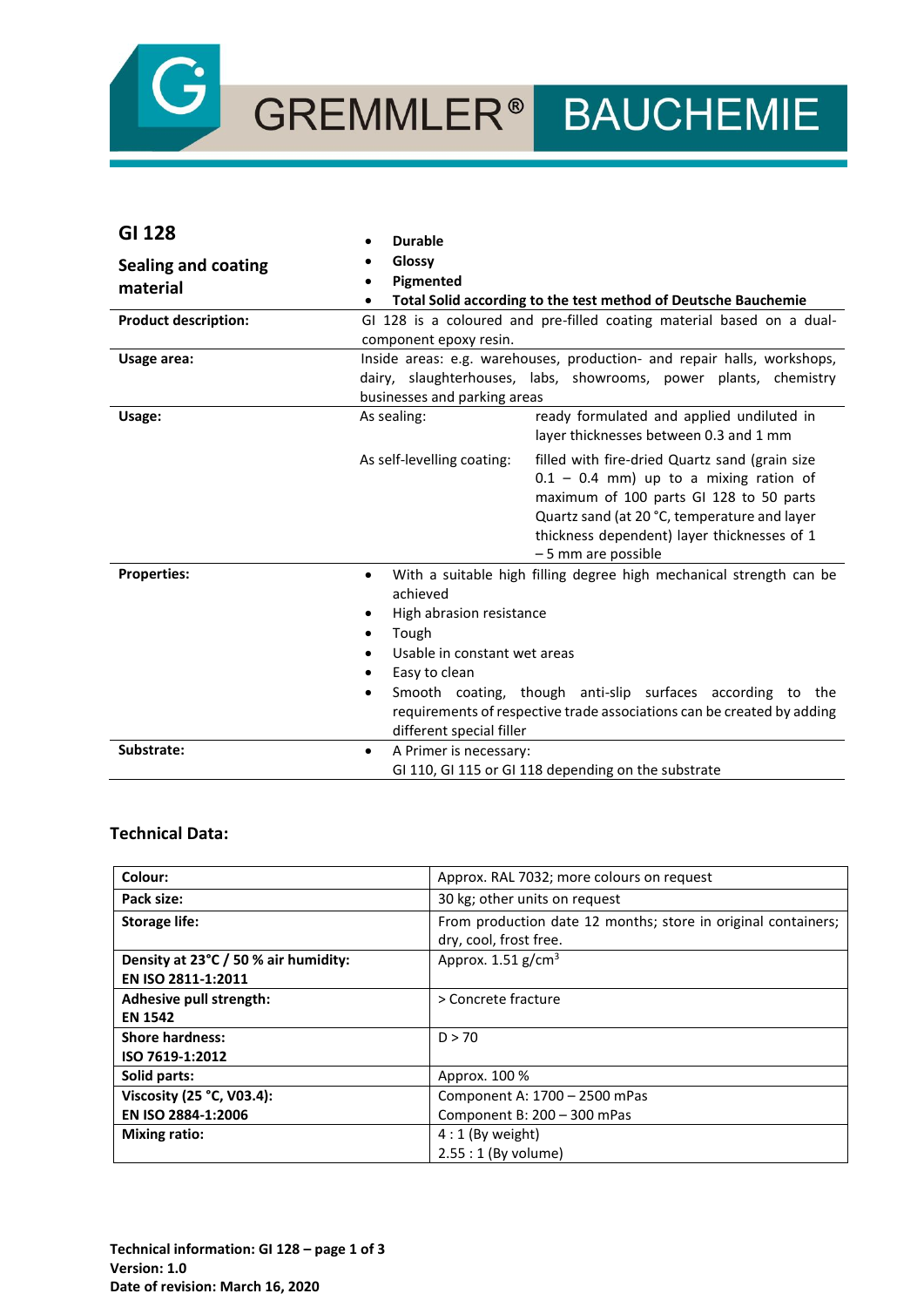| UV-resistance:              | A slight change in colour and some chalking is expected.            |
|-----------------------------|---------------------------------------------------------------------|
| <b>Chemical resistance:</b> | When completely cured resistant against:                            |
|                             | Water, sea and wastewater, numerous brines, diluted acids,          |
|                             | saline solutions, mineral oils, lubricants, fuels and many solvents |
|                             | (with some materials a change in colour is possible).               |
|                             | We advise to carry out suitability tests in advance.                |

# **Processing data:**

| <b>Material usage:</b>                        | 400 - 800 g/m <sup>2</sup> as sealing                                       |
|-----------------------------------------------|-----------------------------------------------------------------------------|
|                                               | 1.5 kg/m <sup>2</sup> /mm as an unfilled coating, minimum layer thickness 1 |
|                                               | mm                                                                          |
|                                               | 3.5 kg/m <sup>2</sup> as 2 mm thick coating filled 1 : 0.5 with Quartz sand |
|                                               | These values are dependent on how the product is processed                  |
|                                               | and on the substrate. The values are therefore only for a rough             |
|                                               | estimate.                                                                   |
| Processing time (at 50 % air humidity)        | $15 - 20$ minutes (30 °C)                                                   |
|                                               | $30 - 40$ minutes (20 °C)                                                   |
|                                               | $60 - 80$ minutes (10 °C)                                                   |
| Revision time (at 50 % air humidity)          | Min. 6 - 8 hours, max. 12 hours at 30 °C                                    |
|                                               | Min. 8 - 12 hours, max. 24 hours at 20 °C                                   |
|                                               | Min. 18 - 30 hours, max. 48 hours at 10 °C                                  |
| Curing time (complete mechanical stress at 50 | 3 days (30 °C)                                                              |
| % air humidity)                               | 7 days (20 °C)                                                              |
|                                               | 10 days (10 °C)                                                             |
| <b>Processing temperature:</b>                | $10 - 30 °C$                                                                |

## **Processing:**

| Preparation of the substrate: | Substrate must be dry, clean, rough, stable and free of separating<br>substances like oil, fats etc.                                                                                                                                                                                                                                                                        |
|-------------------------------|-----------------------------------------------------------------------------------------------------------------------------------------------------------------------------------------------------------------------------------------------------------------------------------------------------------------------------------------------------------------------------|
|                               | Sealing/coating takes place on a prepared and primed substrate.                                                                                                                                                                                                                                                                                                             |
|                               | Within the revision time, the coating can be applied directly onto the<br>$\bullet$<br>prepared and primed substrate. If the revision time is exceeded, the<br>surface must be broadcasted with fire-dried Quartz-sand or, otherwise                                                                                                                                        |
|                               | this area must be prepared by grinding after curing for the next layer.                                                                                                                                                                                                                                                                                                     |
| Tools:                        | Rubber slider, smoothing trowel, Roller, toothed squeegee etc.<br>٠                                                                                                                                                                                                                                                                                                         |
| Mixing:                       | Pour the curing agent completely into the resin compound.<br>٠<br>Mix intensively with slow turning mixer (we advise a double stirrer with<br>$\bullet$<br>the stirring units turning the opposite direction to each other).<br>Fill into another vessel and mix again.<br>٠<br>Before applying to the substrate make sure to have an even and smear-<br>٠<br>free mixture. |
| <b>Application:</b>           |                                                                                                                                                                                                                                                                                                                                                                             |
|                               |                                                                                                                                                                                                                                                                                                                                                                             |
| Sealing:                      | Apply with rubber slider and evenly spread with short or medium piled<br>roller in a cross pattern.                                                                                                                                                                                                                                                                         |
|                               | In case of bigger areas care must be taken to work on in time in order<br>٠<br>to minimize overlapping traces and colour differences.                                                                                                                                                                                                                                       |